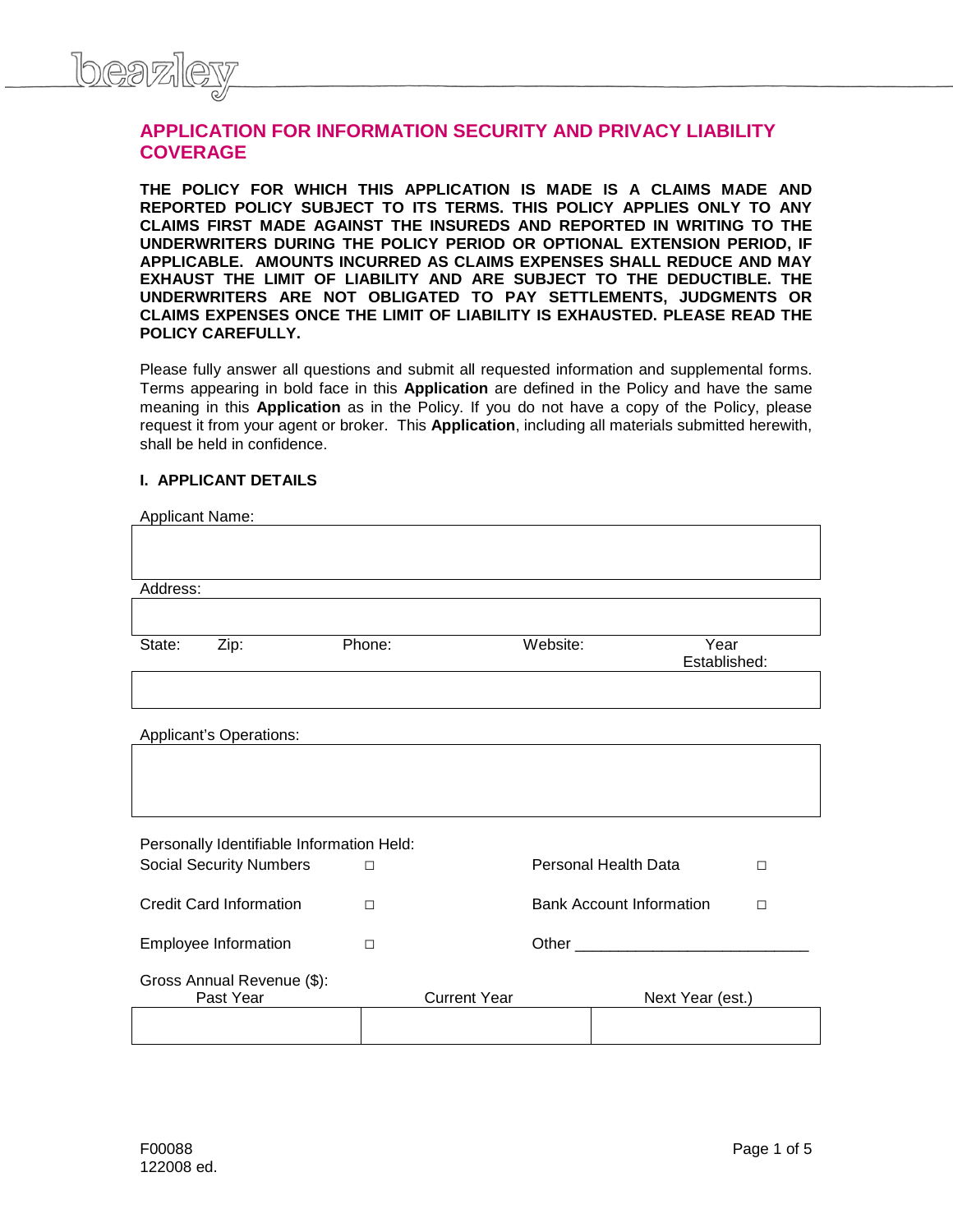|      | 1) | <b>II. COMPUTER SECURITY CONTROLS</b><br>Does the Applicant publish and implement network security policies?                                                                                                                                                | <b>YES</b><br>$\Box$ | <b>NO</b><br>$\Box$ |
|------|----|-------------------------------------------------------------------------------------------------------------------------------------------------------------------------------------------------------------------------------------------------------------|----------------------|---------------------|
|      | 2) | Does the Applicant use commercially available firewall protection systems<br>to prevent unauthorized access to internal networks and computer<br>systems?                                                                                                   | $\Box$               | $\Box$              |
|      | 3) | Does the Applicant use intrusion detection software to detect<br>unauthorized access to internal networks and computer systems?                                                                                                                             | $\Box$               | $\Box$              |
|      | 4) | Does the Applicant utilize and regularly update Anti-Virus Software?                                                                                                                                                                                        | $\Box$               | □                   |
|      | 5) | Is all valuable/sensitive data backed-up on a daily basis?                                                                                                                                                                                                  | $\Box$               | □                   |
|      | 6) | Does the Applicant have and enforce policies concerning when internal<br>and external communication should be encrypted?                                                                                                                                    | $\Box$               | $\Box$              |
|      | 7) | Is personally identifiable information stored on laptop computers and<br>portable media (flash drives, back-up tapes) protected by encryption?                                                                                                              | $\Box$               | $\Box$              |
|      | 8) | Does the Applicant monitor security vulnerabilities and appropriately<br>patch systems and applications?                                                                                                                                                    | □                    | □                   |
|      | 9) | Does the Applicant have a business continuity plan, recovery plan and/or<br>incident response plan?                                                                                                                                                         | $\Box$               | $\Box$              |
| III. |    | <b>PRIVACY POLICIES</b>                                                                                                                                                                                                                                     |                      |                     |
|      | 1) | Does the Applicant have a written corporate-wide privacy policy?                                                                                                                                                                                            | $\Box$               | $\Box$              |
|      | 2) | Has the privacy policy been reviewed by a qualified attorney?                                                                                                                                                                                               | $\Box$               | □                   |
|      | 3) | Does the Applicant have a written process in place to notify those affected<br>if their personally identifiable information is compromised?                                                                                                                 | $\Box$               | □                   |
|      | 4) | Does the Applicant require third parties with which it shares personally<br>identifiable information to indemnity the Applicant for legal liability arising<br>out of the release of such information due to the fault or negligence of the<br>third party? | $\Box$               | $\Box$              |
| IV.  | 1) | <b>INTERNET MEDIA</b><br>Does the Applicant have a review process in place to screen material<br>displayed on its website for copyright/trademark infringement and<br>slander/libel?                                                                        | $\Box$               | $\Box$              |
|      | 2) | Does the Applicant display material created by third parties (e.g. videos,<br>music, blogs)?                                                                                                                                                                | $\Box$               | □                   |
|      | 3) | Does the Applicant have an established procedure for deleting or editing<br>controversial, offensive and infringing material?                                                                                                                               | $\Box$               | $\Box$              |
| ٧.   | 1) | <b>REGULATORY ISSUES</b><br>Has the Applicant ever been investigated in respect of the safeguards for<br>personally identifiable information? If yes, please explain.                                                                                       | $\Box$               | $\Box$              |
|      |    | Has the Applicant ever received complaints about how someone's<br>personally identifiable information is handled?                                                                                                                                           | $\Box$               | □                   |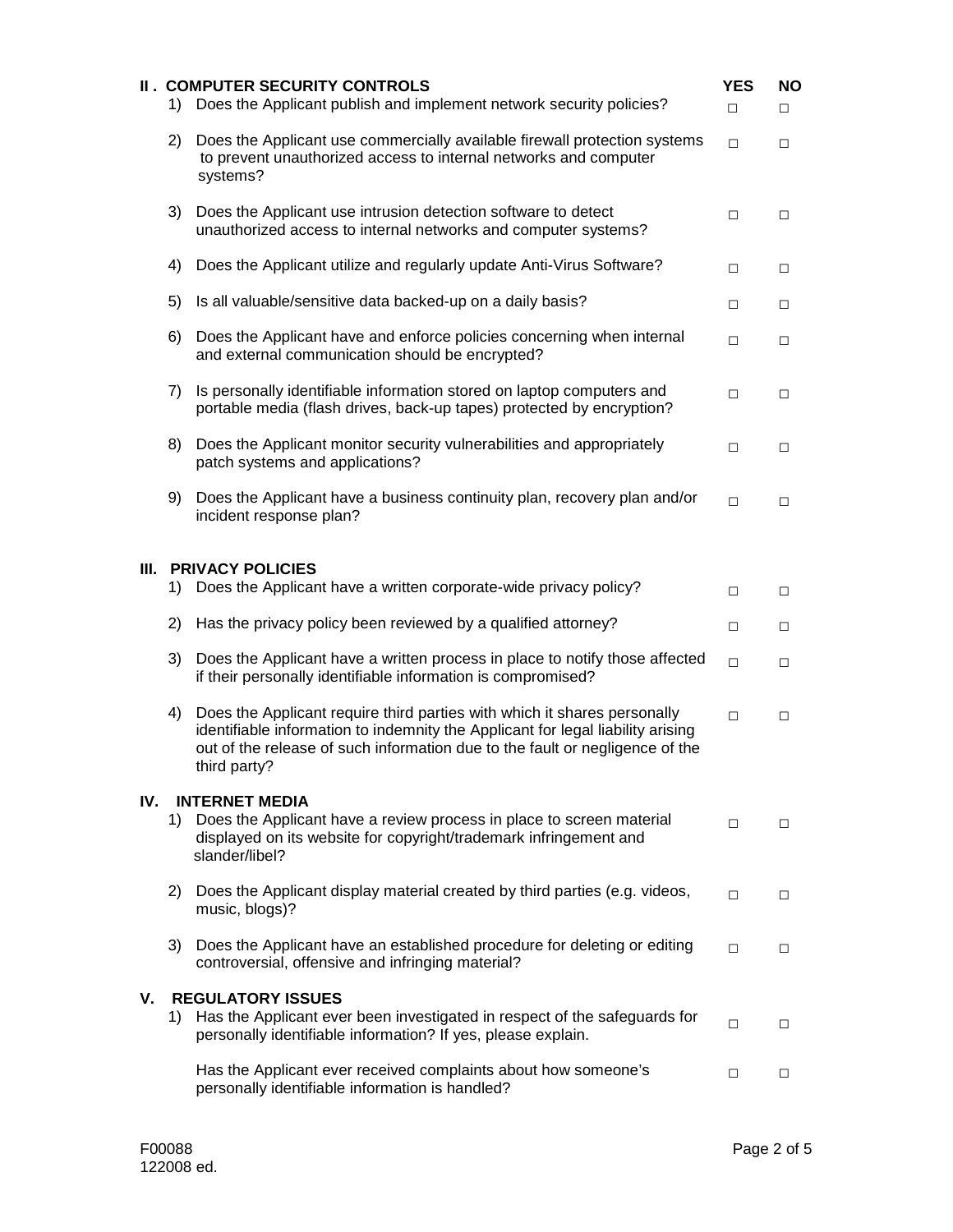### **VI. PRIOR CLAIMS AND CIRCUMSTANCES**

1) Has the Applicant ever received, or is there currently pending, any claims or complaints with respect to allegations of or injury to privacy, identify theft, theft of information, breach of information security, software copyright infringement or content infringement or been required to provide notification to individuals due to an actual or suspected disclosure of personal information?

□ YES □ NO

If Yes, provide details of such claim, allegation or incident, including costs, losses or damages incurred or paid, and any amounts paid as a loss under any insurance policy.

2) Is any Applicant, director, officer or other proposed **Insured** have knowledge or information of any fact, circumstance, situation, event or transaction which may give rise to a Claim under the proposed insurance?

□ YES □ NO

If Yes, provide details.

#### **VII. PRIOR INSURANCE**

1) Does the Applicant currently have insurance in place covering media, privacy or network security exposures?

If Yes, please provide the following:

The undersigned declares that the statements set forth herein are true. For New Hampshire Applicants, the foregoing statement is limited to the best of he undersigned's knowledge, after reasonable inquiry. The signing of this Application does not bind the undersigned or the Insurer to complete the insurance. It is represented that the statements contained in this Application and the materials submitted herewith are the basis of the contract should a policy be issued and have been relied upon by the Insurer in issuing any policy. The Insurer is authorized to make any investigation and inquiry in connection with this Application as it deems necessary. Nothing contained herein or incorporated herein by reference shall constitute notice of a claim or potential claim so as to trigger coverage under any contract of insurance.

This Application and materials submitted with it shall be retained on file with the Insurer and shall be deemed attached to and become part of the policy if issued. For Utah and Wisconsin Applicants, such Application and materials are part of the policy, if issued, only if attached at issuance. It is agreed in the event there is any material change in the answers to the questions contained in this Application prior to the effective date of the policy, the Applicant will immediately notify the Insurer in writing and any outstanding quotations may be modified or withdrawn at the Insurer's discretion.

#### **FRAUD WARNINGS**

**ANY PERSON WHO, WITH INTENT TO DEFRAUD OR KNOWING THAT S(HE) IS FACILITATING A FRAUD AGAINST THE UNDERWRITER, SUBMITS AN APPLICATION OR FILES A CLAIM CONTAINING A FALSE OR DECEPTIVE STATEMENT MAY BE GUILTY OF INSURANCE FRAUD.**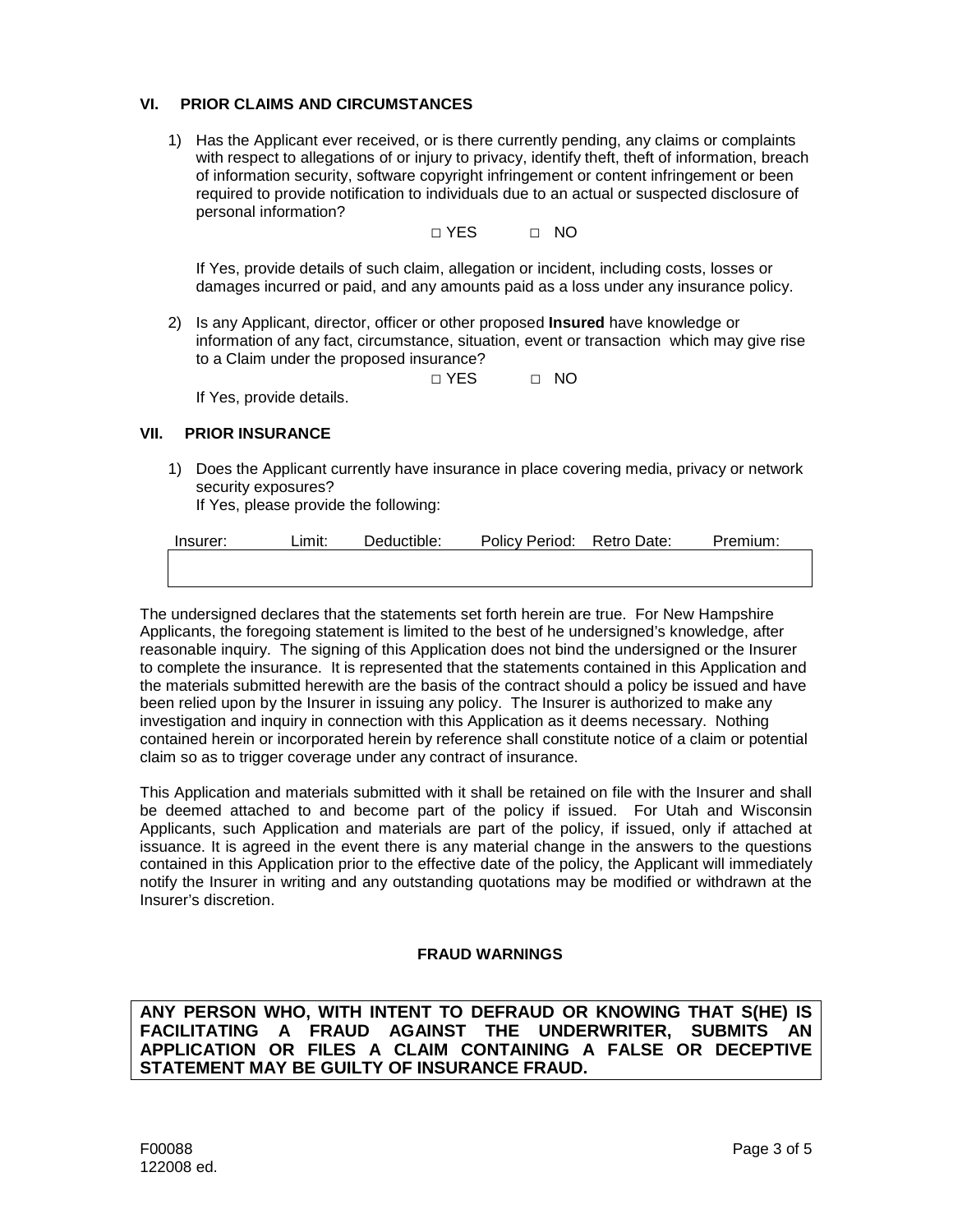**NOTICE TO COLORADO APPLICANTS:** IT IS UNLAWFUL TO KNOWINGLY PROVIDE FALSE, INCOMPLETE, OR MISLEADING FACTS OR INFORMATION TO AN INSURANCE COMPANY FOR THE PURPOSE OF DEFRAUDING OR ATTEMPTING TO DEFRAUD THE COMPANY. PENALTIES MAY INCLUDE IMPRISONMENT, FINES, DENIAL OF INSURANCE, AND CIVIL DAMAGES. ANY INSURANCE COMPANY OR AGENT OF AN INSURANCE COMPANY WHO KNOWINGLY PROVIDES FALSE, INCOMPLETE, OR MISLEADING FACTS OR INFORMATION TO A POLICYHOLDER OR CLAIMANT FOR THE PURPOSE OF DEFRAUDING OR ATTEMPTING TO DEFRAUD THE POLICYHOLDER OR CLAIMANT WITH REGARD TO A SETTLEMENT OR AWARD PAYABLE FROM INSURANCE PROCEEDS SHALL BE REPORTED TO THE COLORADO DIVISION OF INSURANCE WITHIN THE DEPARTMENT OF REGULATORY AGENCIES.

**NOTICE TO DISTRICT OF COLUMBIA APPLICANTS:** WARNING: IT IS A CRIME TO PROVIDE FALSE OR MISLEADING INFORMATION TO AN INSURER FOR THE PURPOSE OF DEFRAUDING THE INSURER OR ANY OTHER PERSON. PENALTIES INCLUDE IMPRISONMENT AND/OR FINES. IN ADDITION, AN INSURER MAY DENY INSURANCE BENEFITS IF FALSE INFORMATION MATERIALLY RELATED TO A CLAIM WAS PROVIDED BY THE APPLICANT.

**NOTICE TO FLORIDA APPLICANTS:** ANY PERSON WHO KNOWINGLY AND WITH INTENT TO INJURE, DEFRAUD, OR DECEIVE ANY INSURER FILES A STATEMENT OF CLAIM OR AN APPLICATION, INCLUDING ANY ATTACHED SUPPLEMENTAL QUESTIONNAIRE, CONTAINING ANY FALSE, INCOMPLETE OR MISLEADING INFORMATION IS GUILTY OF A FELONY IN THE THIRD DEGREE.

**NOTICE TO LOUISIANA AND MARYLAND APPLICANTS:** ANY PERSON WHO KNOWINGLY AND WILLFULLY PRESENTS A FALSE OR FRAUDULENT CLAIM FOR PAYMENT OF A LOSS OR BENEFIT OR WHO KNOWINGLY AND WILLFULLY PRESENTS FALSE INFORMATION IN AN APPLICATION FOR INSURANCE IS GUILTY OF A CRIME AND MAY BE SUBJECT TO FINES AND CONFINEMENT IN PRISON.

**NOTICE TO MAINE, TENNESSEE, VIRGINIA AND WASHINGTON APPLICANTS**: IT IS A CRIME TO KNOWINGLY PROVIDE FALSE, INCOMPLETE OR MISLEADING INFORMATION TO AN INSURANCE COMPANY FOR THE PURPOSE OF DEFRAUDING THE COMPANY. PENALTIES MAY INCLUDE IMPRISONMENT, FINES OR A DENIAL OF INSURANCE **BENEFITS** 

**NOTICE TO OKLAHOMA APPLICANTS:** ANY PERSON WHO KNOWINGLY, AND WITH INTENT TO INJURE, DEFRAUD OR DECEIVE ANY INSURER, MAKES ANY CLAIM FOR THE PROCEEDS OF AN INSURANCE POLICY CONTAINING ANY FALSE, INCOMPLETE OR MISLEADING INFORMATION IS GUILTY OF A FELONY.

**NOTICE TO PENNSYLVANIA APPLICANTS:** ANY PERSON WHO KNOWINGLY AND WITH INTENT TO DEFRAUD ANY INSURANCE COMPANY OR OTHER PERSON FILES AN APPLICATION FOR INSURANCE OR STATEMENT OF CLAIM CONTAINING ANY MATERIALLY FALSE INFORMATION OR CONCEALS FOR THE PURPOSE OF MISLEADING, INFORMATION CONCERNING ANY FACT MATERIAL THERETO COMMITS A FRAUDULENT INSURANCE ACT, WHICH IS A CRIME AND SUBJECTS SUCH PERSON TO CRIMINAL AND CIVIL PENALTIES.

**NOTICE TO NEW YORK AND KENTUCKY APPLICANTS:** ANY PERSON WHO KNOWINGLY AND WITH INTENT TO DEFRAUD ANY INSURANCE COMPANY OR OTHER PERSON FILES AN APPLICATION FOR INSURANCE OR STATEMENT OF CLAIMS CONTAINING ANY MATERIALLY FALSE INFORMATION, OR CONCEALS FOR THE PURPOSE OF MISLEADING, INFORMATION CONCERNING ANY FACT MATERIAL THERETO, COMMITS A FRAUDULENT INSURANCE ACT, WHICH IS A CRIME, AND SHALL ALSO BE SUBJECT TO A CIVIL